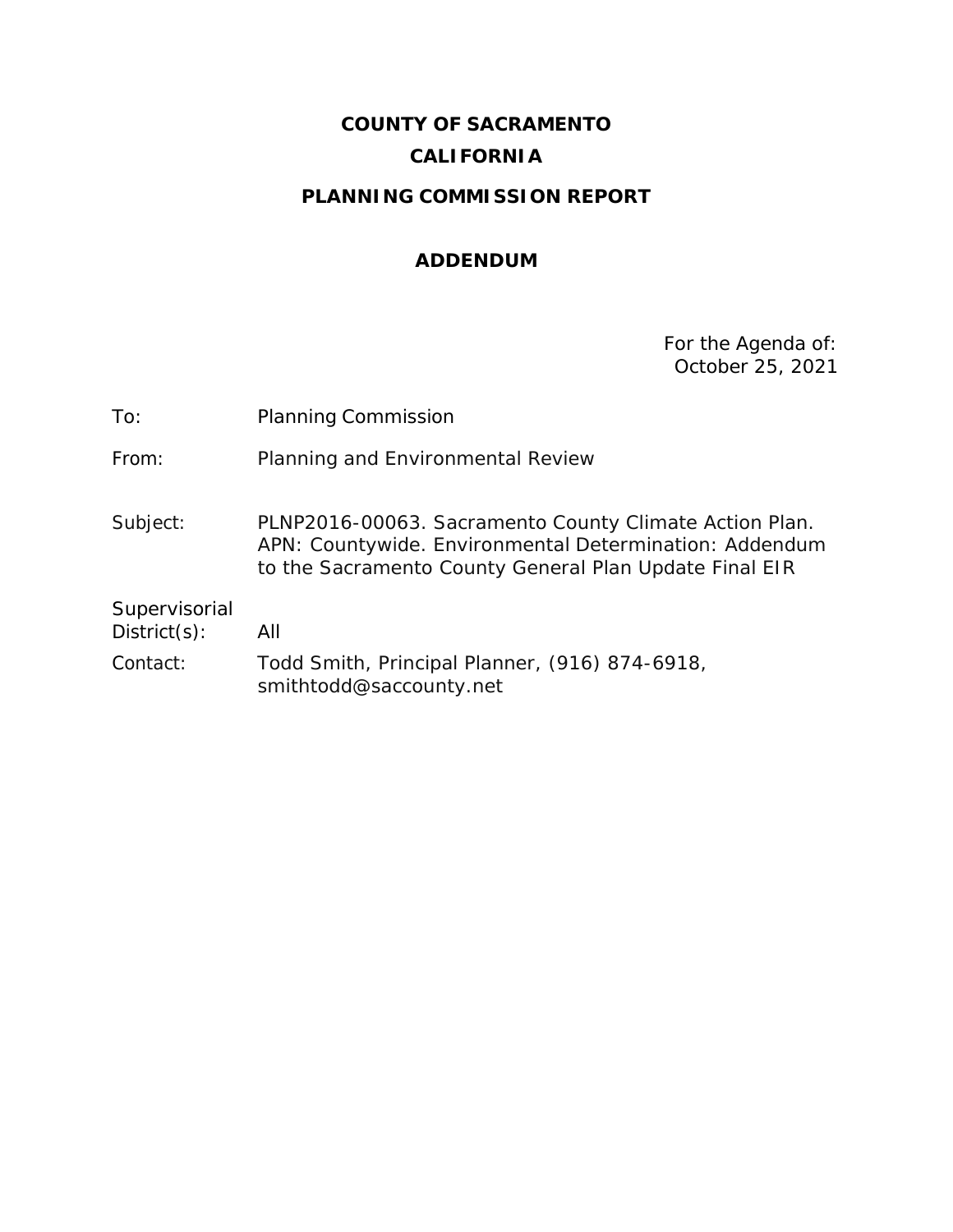# **Introduction**

This addendum has been prepared in response to comments received on the Draft Climate Action Plan. It provides clarifications, lists expected corrections, addresses disagreement regarding CEQA compliance, and provides a short summary and response regarding the main categories of comments.

### **Clarifications**

#### **Carbon Neutrality**

The CAP contains a GHG reduction strategy option that would set a 2030 Carbon Neutrality target, consistent with the County's Climate Emergency Resolution (See CAP Appendix F, Section F.1.2). This strategy option was also analyzed for environmental impacts as part of the associated CEQA document (See EIR Addendum Section 4.2, Strategy Option 2). The Planning Commission and Board of Supervisors could approve the current CAP, with this strategy option selected to set a carbon neutrality target.

#### **Carbon Farming**

Comments received questioned the feasibility and scale of this GHG reduction measure (GHG-01). Carbon Farming involves the implementation of agricultural practices to enhance the capacity for soils and plants to capture carbon dioxide from the atmosphere. These techniques were identified as opportunity areas by SMUD in 2017 as part of a Sacramento County Landscape Carbon Assessment. That study found that 278,000 Metric Tons of Carbon Dioxide Equivalents (MT CO2e) could be achieved by simply transitioning half of the County's farmland from synthetic to organic fertilizer. CAP measure GHG-01 included this nutrient management strategy on an accelerated timeline, plus other crop management techniques to achieve reductions of 377,692 MT CO2e.

#### **Streamlining**

The CAP establishes a unified and cohesive program of comprehensive GHG reduction measures that must be implemented when projects use the streamlining function (See CAP Consistency Checklist). Streamlining does not mean that no further environmental review or mitigation occurs for subsequent development. Streamlining applies only to a project's CEQA GHG analysis; no other CEQA topical areas are streamlined or otherwise eliminated from consideration as part of a "qualified" CAP. Development projects must still seek County approvals for necessary land use entitlements, perform environmental analyses consistent with CEQA, and demonstrate consistency with policies in the General Plan including LU-119, LU-120, and recently adopted significance thresholds for Vehicle Miles Traveled.

#### **The CAP Will Be Updated**

Once adopted, County Departments will begin implementation. However, the CAP is living document - it will continue to evolve over the next several years in response to its observed performance and adoption of other climate-related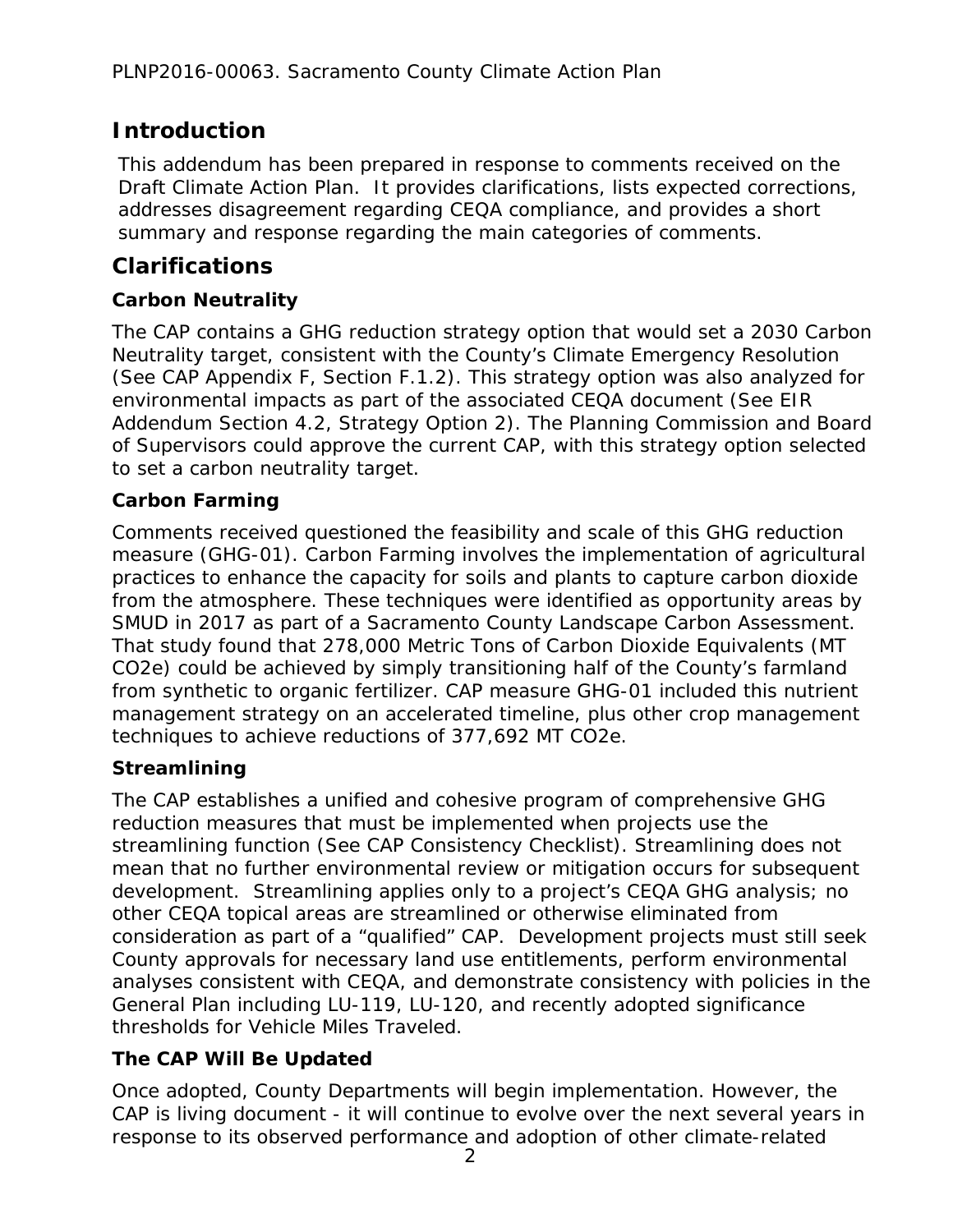PLNP2016-00063. Sacramento County Climate Action Plan

plans within and outside of the County. The CAP states that an update will occur in 2024-2025 (See Section 4) to coincide with initiation of an update to the County's General Plan, release of California's 2022 Climate Change Scoping Plan, and in response to the Natural and Working Lands Climate Smart Strategy.

#### **The CAP Will Not Change the General Plan**

There are no proposed changes to current General Plan policies in the CAP. Comments received suggest that the CAP should modify the Circulation and Land Use elements of the General Plan to restrict the development of single-family homes to infill areas only. The CAP is not a growth management tool like the General Plan. The CAP is a mitigation measure of the adopted General Plan; therefore, it is designed to support existing General Plan policies and ensure that allowable uses include GHG reducing design features and measures.

#### **No Action Alternative**

Several comments noted that having no CAP is better than the one that is being proposed. A "no action" alternative was discussed as a possible strategy option with the CAP stakeholder group prior to preparation of the Final CAP and EIR Addendum. Upon further evaluation, it was determined that this approach was not consistent with the intent of County's adopted Climate Emergency Resolution and General Plan EIR Mitigation Measures CC-1 and CC-2. While it is preferable to begin reducing GHG emissions as soon as possible, an adaptation-only climate strategy was included as an option in the CAP (Section F.1.4) and EIR Addendum (Section 4.4). This option would adopt the adaptation portion of the CAP now to begin protecting County residents immediately against the anticipated impacts of climate change.

# **Expected Corrections**

Staff has identified the following corrections that will be made to the Final CAP.

- Update GHG-23 implementation actions with language from target indicator section and make the target indicator more robust.
- Remove Easton and Cordova Hills from Table 4. Easton is identified in the Housing Element as an Infill Project. Cordova Hills' Development Agreement limits the County's ability to impose the infill fee on Cordova Hills.
- Update GHG-05, last sub-bullet to include all the exemption types listed in the previous four sub-bullets.
- Correct the 16% reduction referenced in Appendix E to 34%. This does not change any numbers, it is a correction to a previous version that was missed at final publication.
- Update the CAP Consistency Checklist (Appendix I, Page I-5) to reflect the correct GHG-06 requirements. Changes to the Consistency Checklist depend on whether the current GHG-06 point-of-sale measure remains as written, or is modified as a result of public comments and the Planning